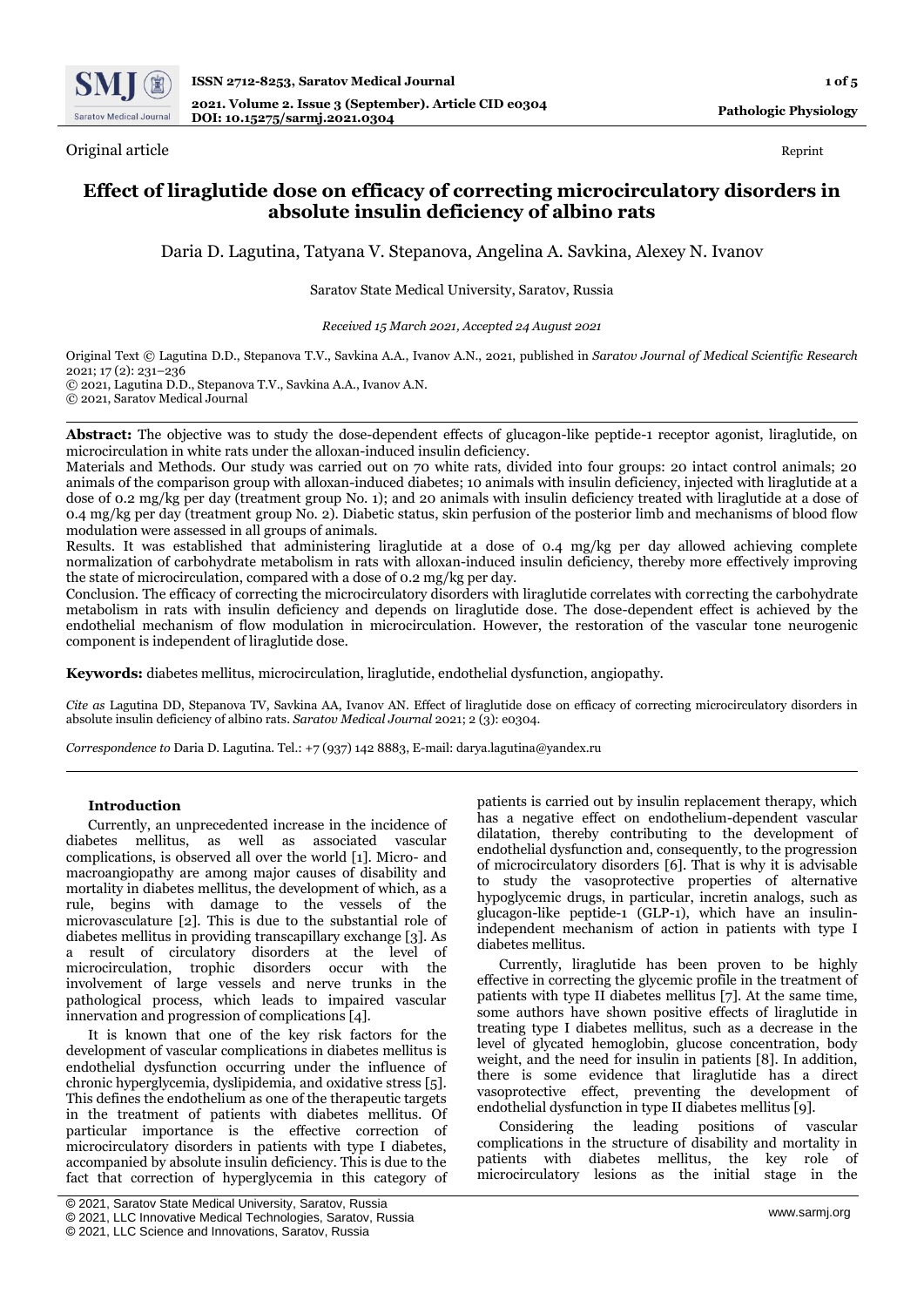

development of diabetic angiopathy, and the prospects for using liraglutide to improve the therapeutic correction of hyperglycemia, we conducted the study of its angiotropic effects and their dose-dependency.

Objective – to investigate the dose-dependent effects of glucagon-like peptide-1 receptor agonist, liraglutide, on microcirculation in white rats under the alloxan-induced insulin deficiency.

### **Materials and Methods**

The experiment was performed on 70 white rats randomly distributed among the following groups: 1) control group of 20 intact animals; 2) comparison group of 20 animals with alloxan-induced insulin deficiency; 3) treatment group No. 1 with 10 animals that received 0.2 mg/kg per day of liraglutide against the background of experimental diabetes; 4) treatment group No. 2 with 20 animals that received liraglutide injections at a dosage of 0.4 mg/kg per day against the background of experimental diabetes. Animals were kept under standard vivarium conditions with natural lighting and free access to water and food. The conducted studies complied with the provisions of the European Convention for the Protection of Vertebrate Animals, the requirements of the national guidelines for the maintenance and care of laboratory animals, and were approved by the Ethics Committee of Saratov State Medical University (Protocol No. 1 of February 5, 2019). Experimental insulin deficiency in animals was simulated by subcutaneous administration of a 5% solution of alloxan in a 0.9% solution of NaCl at a rate of 100 mg/kg of animal body weight [10].

An analysis of current publications shows the possibility of using two dosage options of liraglutide in rats, 0.2 and 0.4 mg/kg/ per day [11]. Hence, the correction of carbohydrate metabolism and microcirculation disorders was carried out by subcutaneous administration of liraglutide from day 21 through day 42 of the experiment in dosages of 0.2 and 0.4 mg/kg per day.

The severity of carbohydrate metabolism disorders in rats of the intact group, comparison group, and treatment groups was assessed by the blood glucose level determined on an empty stomach by the Accu-Chek Performa Nano portable glucometer (Roche Diagnostics, Switzerland), and by the concentration of HbA1c in the blood using reagents from Diagnostic Systems GmbH (Germany) on a Sapphire 400 analyzer (Hirose Electronic System, Japan).

To study the microcirculation parameters, the Laser Doppler flowmetry (LDF) method was used using the LAKK-OP analyzer (Scientific Industrial Enterprise Lazma, Russia). LDF imaging was carried out on day 42 of the experiment in all groups of animals on the foot dorsum skin. The perfusion index was calculated in perfusion units. Wavelet analysis was used to identify the normalized amplitudes of endothelial, neurogenic, myogenic, respiratory, and cardiac fluctuations.

The obtained experimental data were statistically processed using the Statistica 10 software (StatSoft, USA). The data were checked for normality of the distribution using the Shapiro-Wilk test. Most of the collected data did not comply with the law of normal distribution. Accordingly, the median (Me), along with upper and lower quartiles (Q1; Q3) were calculated, and nonparametric Mann-Whitney U test was employed for intergroup comparisons. The critical level of p when testing statistical hypotheses was considered at the level of 0.05.

#### **Results**

We established conducted a significant increase in fasting glucose and glycated hemoglobin concentrations in animals of the comparison group vs. control animals, which verified the development of alloxan-induced diabetes (*Figure 1*).

In animals of the treatment group No. 1, liraglutide, used at a dose of 0.2 mg/kg per day for 21 days (from day 21 through day 42 of the experiment), significantly reduced the level of fasting blood glucose by 52% relative to the comparison group; however, the values remained higher than the control values. The concentration of glycated hemoglobin in the blood of the treatment group 1 rats on day 42 of the experiment was 23% lower than in the rats of the comparison group, but 28% higher than in control animals.

The level of fasting blood glucose on day 42 of the experiment in animals of the treatment group No. 2, which were administered liraglutide at a dose of 0.4 mg/kg per day, was three times lower relative to the values of the comparison group and had no statistically significant difference with the control group. The concentration of glycated hemoglobin in these animals on day 42 of the experiment was 53% lower than in rats with alloxan-induced diabetes, and did not differ statistically significantly from the control rats.

When comparing the two treatment groups against each other, we discovered that when the drug was administered at a dosage of 0.4 mg/kg per day, the fasting glucose level on day 42 day of the experiment was 30% lower than at a dosage of 0.2 mg/kg per day. At the same time, the concentration of glycated hemoglobin was also significantly lower than the values of the group with a lower dosage of liraglutide.

Hence, we conclude that the introduction of liraglutide to white rats with absolute insulin deficiency for 21 days at a dosage of 0.2 mg/kg per day led to partial normalization of carbohydrate metabolism. At the same time, an increase in the dose of liraglutide up to 0.4 mg/kg per day resulted a complete normalization of glucose and glycated hemoglobin levels in animals with alloxan-induced diabetes.

When assessing the state of the microcirculatory bed, we found that in the animals of the comparison group on day 42 of the experiment, a statistically significant decrease in perfusion index was observed, compared with the animals in the control group, indicating a reduction in tissue blood flow (*Figure 2*).

In animals of the treatment group No. 1, with the introduction of liraglutide at a dose of 0.2 mg/kg per day against the background of insulin deficiency, an increase in perfusion index by 26% (p˂0.001) was observed relative to the comparison group by day 42 of the experiment. The perfusion index in this group did not have statistically significant differences with the values of the control group, which indicated an improvement in the state of the microcirculation.

Using the wavelet analysis of LDF images, we established that decrease in blood flow in the group of animals with alloxan-induced insulin deficiency was accompanied by redistribution of contributions on the part active mechanisms of microcirculation modulation. The normalized amplitudes of endothelial and neurogenic fluctuations on day 42 of the experiment were significantly lower than the control values. The values of myogenic fluctuation amplitude did not change statistically significantly (*Table*).

<sup>[</sup> © 2021, Saratov State Medical University, Saratov, Russia

<sup>©</sup> 2021, LLC Innovative Medical Technologies, Saratov, Russia

<sup>©</sup> 2021, LLC Science and Innovations, Saratov, Russia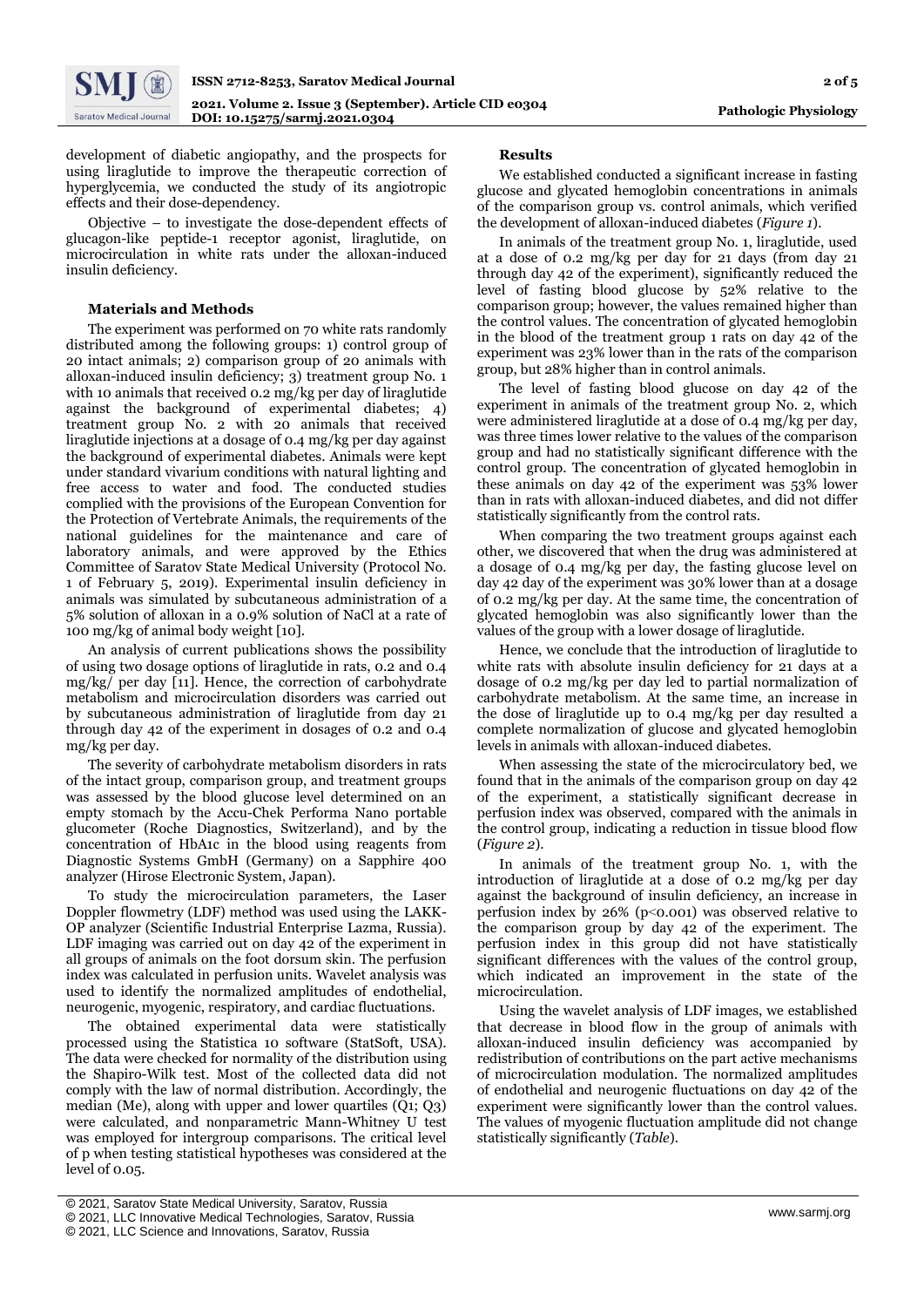

### **ISSN 2712-8253, Saratov Medical Journal 3 of 5 2021. Volume 2. Issue 3 (September). Article CID e0304 DOI: 10.15275/sarmj.2021.0304**



**Figure 1. Changes in the indicators of carbohydrate metabolism in rats during the course administration of liraglutide against the background of absolute insulin deficiency**

Statistically significant differences are indicated as follows: a star demotes, 'compared with the control'; a triangle denotes, 'compared with the comparison group'; a rectangle denotes, 'compared with a dosage of 0.2 mg/kg per day'; DM – diabetes mellitus.





Statistically significant differences are indicated as follows: a star demotes, 'compared with the control'; a triangle denotes, 'compared with the comparison group'; a rectangle denotes, 'compared with a dosage of 0.2 mg/kg per day'; DM – diabetes mellitus.

It was also established that the perfusion index restoration in animals of the treatment group No. 1, in which liraglutide was used at a dosage of 0.2 mg/kg per day, occurred mainly due to an increase in the amplitudes of endothelial fluctuations by 23.2% (p=0.438) in relation to comparison group. Neurogenic fluctuations using the indicated dosage did not differ statistically from the control group. Along with this finding, we also observed that the amplitude of endothelial fluctuations in animals of the treatment group No. 2 increased relative to the comparison group by 92.6% (p=0.001) when using liraglutide dosage of 0.4 mg/kg per day.

| Table. Changes in normalized amplitudes of blood flow     |  |  |  |  |  |
|-----------------------------------------------------------|--|--|--|--|--|
| fluctuations in rats with the introduction of liraglutide |  |  |  |  |  |
| against the background of experimental diabetes: Me (025; |  |  |  |  |  |
| Q75)                                                      |  |  |  |  |  |

| Parameters                                                            | Control<br>$(n=20)$  | Comparison<br>group<br>(diabetes<br>mellitus)<br>$(n=20)$ | Treatment<br>group (diabetes<br>$+0.2$ mg/kg per<br>day of<br>liraglutide<br>$(n=10)$ | Treatment group<br>$(diabetes + 0.4)$<br>mg/kg per day of<br>liraglutide<br>$(n=20)$ |
|-----------------------------------------------------------------------|----------------------|-----------------------------------------------------------|---------------------------------------------------------------------------------------|--------------------------------------------------------------------------------------|
| Amplitude of<br>endothelial<br>fluctuations,<br>conventional<br>units | 17.7<br>(14.0; 20.0) | 9.5(8.5; 10.9)<br>$p_1 = 0.002$                           | 11.7(7.8; 12.5)<br>$p_1 = 0.017$<br>$p_2=0.438$                                       | 18.3 (12.8; 23.5)<br>$p_1 = 0.583$<br>$p_2=0.001$<br>$p_3 = 0.003$                   |
| Amplitude of<br>neurogenic<br>fluctuations,<br>conventional<br>units  | 11.2<br>(10.3; 14.3) | 10.0 (7.7; 11.3)<br>$p_1 = 0.043$                         | 13.2 (8.6; 13.9)<br>$p_1 = 0.859$<br>$p_2=0.095$                                      | 9.7(7.2; 12.3)<br>$p_1 = 0.074$<br>$p_2=0.785$<br>$p_3 = 0.180$                      |
| Amplitude of<br>myogenic<br>fluctuations,<br>conventional<br>units    | 10.3<br>(9.9; 10.5)  | 10.3 (8.0; 12.2)<br>$p_1 = 0.905$                         | 9.4(8.5; 13.9)<br>$p_1 = 0.929$<br>$p_2=0.905$                                        | 9.2(5.8; 11.5)<br>$p_1 = 0.303$<br>$p_2=0.265$<br>$p_3 = 0.319$                      |
|                                                                       |                      |                                                           |                                                                                       |                                                                                      |

 $p_1$  – vs the control;  $p_2$  – vs the comparison group;  $p_3$  – vs liraglutide dose of 0.2 mg/kg per day.

When comparing the treatment groups with each other, we revealed that when using liraglutide at a dosage of 0.4 mg/kg per day, the perfusion index of the foot dorsum skin in rats with alloxan-induced insulin deficiency was 7% (p=0.012) higher than when using liraglutide dosage of 0.2 mg/kg per day (*Figure 2*). At the same time, the amplitudes of endothelial fluctuations were also statistically significantly higher in the group of animals with a higher dosage of the

<sup>[</sup> © 2021, Saratov State Medical University, Saratov, Russia

<sup>©</sup> 2021, LLC Innovative Medical Technologies, Saratov, Russia

<sup>©</sup> 2021, LLC Science and Innovations, Saratov, Russia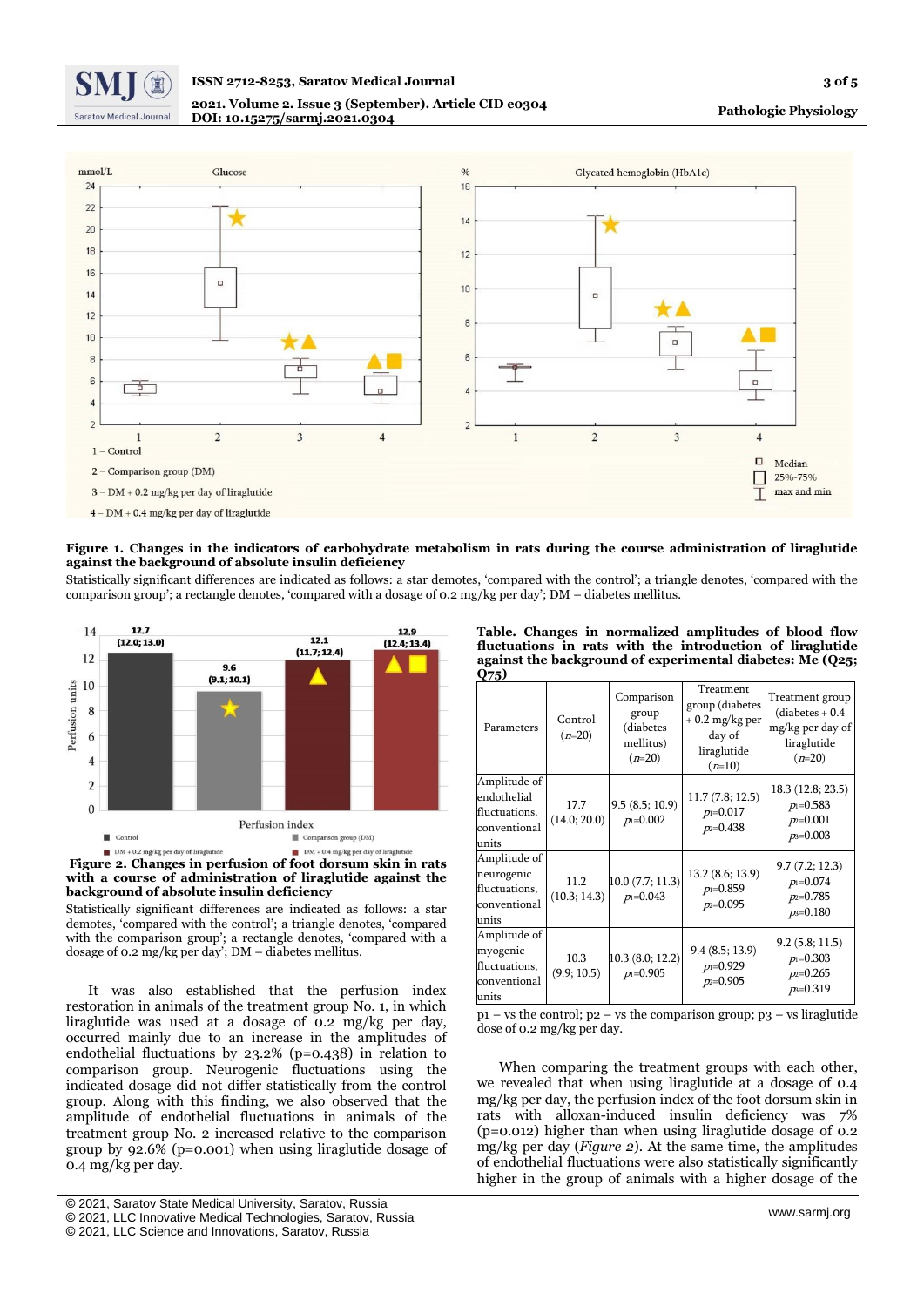drug, and the amplitudes of neurogenic fluctuations did not have a significant difference between the treatment groups with different dosages of liraglutide (*Table*).

Thus, the obtained data confirmed that the course administration of liraglutide from day 21 of the experiment at a dosage of 0.2 mg/kg per day significantly improved the perfusion of the foot dorsum skin mainly due to stimulation of endothelium-dependent vasodilation and a decrease in the neurogenic tone of the precapillary link of the microcirculation. The course administration of liraglutide at a dosage of 0.4 mg/kg per day was the most effective for correcting the development of microcirculatory disorders in white rats with alloxan-induced diabetes, which was manifested by a greater degree of increase in the foot dorsum skin perfusion and endothelium-dependent vasodilation, compared with the course of administration of a lower dose.

#### **Discussion**

During the experiment, using LDF, we discovered that the introduction of alloxan led to a statistically significant decrease in the perfusion index, as well as the normalized amplitudes of endothelial and neurogenic fluctuations on day 42 of the experiment. This was consistent with the data of previous studies, indicating that the reduction of tissue blood flow in alloxan-induced insulin deficiency was associated with a decrease in endothelium-dependent vasodilation and an increase in neurogenic tone [12].

The integrity and function of the endothelium is critical for tonic regulation of blood flow, primarily through the release of vasoconstrictor and vasodilator factors that change the lumen of the vessels, which determines the local vascular tone in each segment. Disorder of endothelium-dependent relaxation is a characteristic clinical feature of endothelial dysfunction, which was observed in experimental models of diabetes mellitus [13].

Chronic hyperglycemia imposes an altering effect on the endothelium, an important mechanism of which is the activation of protein kinase C, which launches multiple intracellular signaling mechanisms that cause an increase in permeability of the vascular wall and disorder of endothelium-dependent vascular dilatation, suppressing the activity of soluble guanylate cyclase, an enzyme, by which nitric oxide (NO) implements its effects, in particular, vasorelaxation [14]. It is worth noting that an important role in the pathogenesis of vascular complications of diabetes mellitus is played by the activation of oxidative stress: an imbalance of prooxidants and antioxidants, leading to the accumulation of highly toxic products of free radical oxidation, which, in turn, leads to the development and progression of endothelial dysfunction [15].

The results of clinical studies of liraglutide vasoprotective effect are currently demonstrated only in patients with type 2 diabetes mellitus and are not unambiguous. For instance, an improvement in endothelium-dependent vasodilation was found in patients with type II diabetes mellitus under the influence of liraglutide [9]. Data of other authors implied that liraglutide therapy did not significantly affect either coronary or peripheral microvascular function in patients with type II diabetes mellitus [16]. The inconsistency of published data necessitates further research into the nature and mechanisms of the vasoprotective effects of liraglutide in diabetes.

In vitro experiments have demonstrated certain biological effects resulting from the impact of GLP-1 on the vascular endothelium. Thus, the effect of liraglutide on endothelial

cells leads to an increase in NO production and a significant decrease in the level of oxidative stress [17]. The positive effects on the vascular endothelium were confirmed by in vivo studies. In particular, intravenous administration of native GLP-1 to male rats for 2 h was accompanied by a significant improvement in microcirculation, confirmed by ultrasound examination [18], which were indicative of the presence of a direct effect of incretins on vascular tone due to the induction of endothelium-dependent vasodilation. It should be noted that in a model of arterial hypertension in mice, glucagon-like peptide analogs lowered blood pressure and exerted an endothelium-protective effect, regardless of glycemia level [18]. Therefore, the positive effects of liraglutide on microcirculation, revealed in the course of our study, may be associated with the normalization of carbohydrate metabolism, which prevents further alteration of endothelial cells [17], or else – with direct endotheliumprotective effect of liraglutide [18].

According to our results, the effect of liraglutide on microvasculature perfusion is dose-dependent. The dose dependence of liraglutide is also characteristic of the process of restoring the amplitude of endothelial fluctuations and is not characteristic of neurogenic fluctuations, which indicates the sensitivity of the mechanism of endothelium-dependent dilatation to the concentration of the GGP-1 analog in the bloodstream. It should be noted that an increase in the amplitude of endothelial fluctuations indicates an increase in the production of an endogenous vasodilator, nitric oxide, by endotheliocytes [19]. This may be due to the direct effect of liraglutide on endothelium-dependent dilatation (an increase in the direct dilating effect with increasing dose); on the other hand, a greater effect of a dosage of 0.4 mg/kg per day is associated with a complete normalization of carbohydrate metabolism, which suggests a pronounced reduction of endothelial alteration by hyperglycemia. Previously demonstrated results suggest that liraglutide at two doses, 0.2 and 0.4 mg/kg per day, increases the reduced concentration of nitric oxide metabolites in diabetic rats. This can be regarded as a restoration of the production of this vasodilator [11].

It was demonstrated that liraglutide in certain dosages can have different effects on carbohydrate metabolism and lipid profile. However, the authors did not find significant differences in the intensity of the increase in the serum concentration of NO metabolites in rats with diabetes mellitus using the indicated dosages. It should be noted that the concentration of NO metabolites in serum represents the net activity of different NO synthase isoforms and does not directly correlate with endothelium-dependent vasodilation. In particular, in diseases of the cardiovascular system, developing endothelial dysfunction is associated with an increase in the level of nitrites in the bloodstream due to the activity of the inducible form of NO synthase [20]. Hence, the presented results of this study clarify the nature of the response of the nitroxidergic system to administration of liraglutide, and show the dependence of the endothelial NO synthase isoform activation on the used dosage.

#### **Conclusion**

The results of our study allow us concluding that the course of administering liraglutide has caused the restoration of microcirculation in rats with alloxan-induced diabetes in a dose-dependent manner, increasing a perfusion of the foot dorsum skin relative to the comparison group by 26% when

<sup>[</sup> © 2021, Saratov State Medical University, Saratov, Russia

<sup>©</sup> 2021, LLC Innovative Medical Technologies, Saratov, Russia

<sup>©</sup> 2021, LLC Science and Innovations, Saratov, Russia